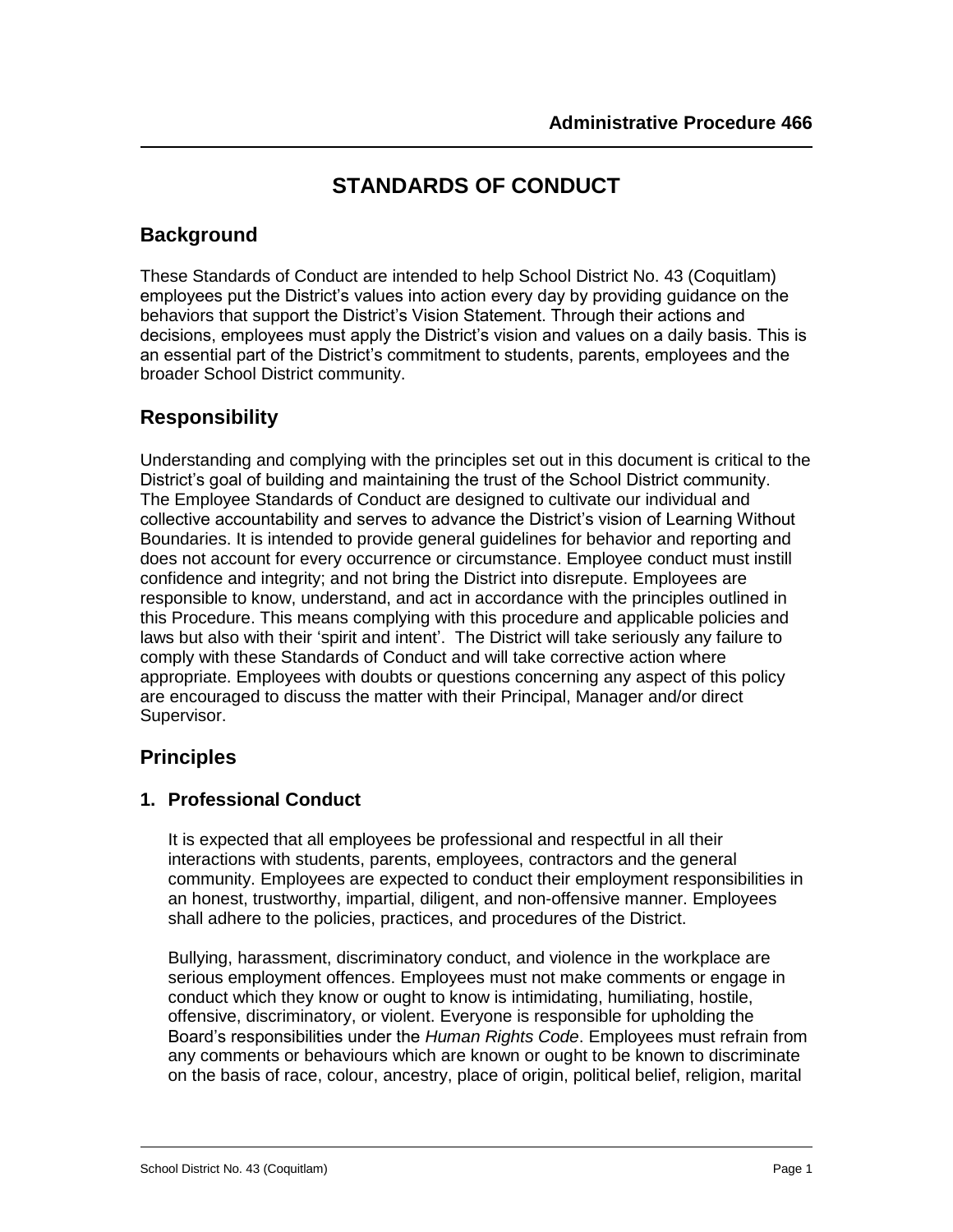status, family status, physical or mental disability, sex, sexual orientation, gender identity or expression, age or unrelated criminal conviction.

Allegations of bullying, discrimination and harassment will be dealt with in accordance with Administrative Procedure 465 Workplace Bullying, Discrimination and Harassment which outlines that the District recognizes the right of all employees to work in an environment free from bullying, discrimination and harassment. No employee shall engage in retaliatory behavior. Administrative Procedure 408 Protection of Employees from Violence in the Workplace outlines the expectations and procedures for managing violence in the workplace.

#### **2. Relationships with Students**

Employees are role models and need to exhibit the highest qualities of character, including honesty, integrity, trustworthiness, and compassion. Employees must never abuse the privileged position of authority, trust, and influence they hold with students. Employees must respect and maintain appropriate boundaries between themselves and our students, acting at all times in a manner consistent with their obligations under any applicable professional code of conduct.

#### **3. Off Duty Conduct**

The District respects employee privacy and personal autonomy in activities outside of work, however, an employee's actions at work and in their personal life have the potential to negatively affect the District's operations, reputation and work environment and employees are accountable for those actions. Employees must not engage in off-duty activities which place them in a conflict of interest whether actual or perceived or which negatively affect the District's operations, reputation and work environment. Social media and online posts and discussions are governed by this section.

#### **4. Drug, Alcohol, and Medication Use**

The District, and those who perform services on its behalf, have a shared responsibility to maintain a safe and healthy work environment. Employees are role models for students and fellow employees. An employee being impaired during their work hours or while engaged in district work, can have a serious adverse effect on the health, safety, and productivity of district employees, and may undermine parent and community confidence and compromise the reputation of the District.

For the purposes of this Procedure, the term "drugs" includes but is not limited to any substance which affects a person's physical or mental capacity or functioning, which causes a marked change in consciousness, or which has a physiological effect when ingested or otherwise introduced into the body, and includes both legal and illegal forms of such substances, but does not include alcohol, or medications taken pursuant to a valid prescription and in accordance with a physician's directions.

Employees must not perform duties for the District while impaired by the effects of alcohol, drugs or medications. To support this requirement, the District prohibits: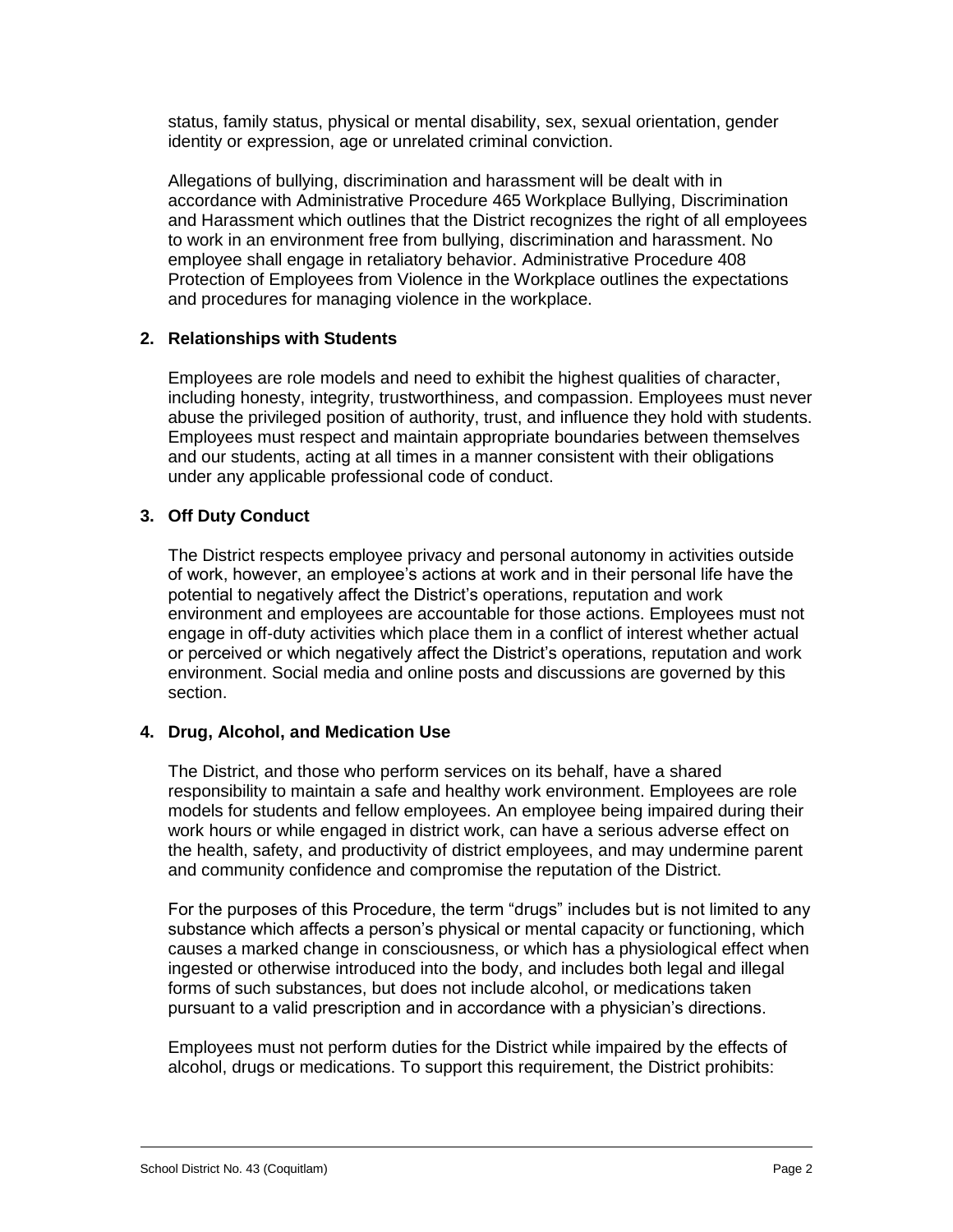- 4.1 the use or consumption of alcohol, drugs or medication, including cannabis, that may have an impairing effect, at any time when an employee is at work, on or off district premises;
- 4.2 the use or consumption of drugs, including cannabis, that may have an impairing effect during lunch or other breaks; and
- 4.3 the use or consumption of alcohol during lunch or other breaks that undermines parent and community confidence or compromises the reputation of the District; and
- 4.4 the possession, distribution, offering for sale, or sale of alcohol, drugs, or medication, including cannabis, that may have an impairing effect, at any time when an employee is at work on or off district premises.

Employees are responsible for their use or consumption of alcohol, drugs, and medication preceding work and must allow sufficient time for the impairing effects of those substances to have fully resolved prior to the employee's scheduled work time.

If an employee believes that a worker is impaired by alcohol, drugs, or medication, or observes what appears to be an unsafe or harmful condition or act, the employee must take reasonable action to prevent that worker from working and report it to their Principal, Manager and/or direct Supervisor immediately.

When attending or hosting District sponsored events or events on district property after an employee's regular hours of work, staff are expected to exercise judgement and model the responsible serving and consumption of alcohol and ensure they and others act reasonably and safely in a manner which does not adversely impact the reputation or operation of the District. Cannabis cannot be consumed on district Property at any time or while attending or hosting District events off site. This includes but is not limited to compliance with Section 253 of the Criminal Code of Canada, the Motor Vehicle Act of BC (impaired driving laws), as well as the BC Liquor Control and Licensing Act and the Liquor Control and Licensing Regulation.

Administrative Procedure 458 Employee Drivers and the Use of School District Vehicles, outlines additional procedures that govern the use of district owned vehicle and employee drivers.

#### Disclosure and Accommodation

Where an employee is required to use medication (including but not limited to medical cannabis) during their hours of work or at a time that could cause the employee to be impaired during their hours of work, whether on or off of district premises, and pursuant to a valid prescription in accordance with a physician's directions, they are required to adhere to the following:

- 4.5 the employee must notify their Principal or Manager prior to using medication during their hours of work or at a time that could cause the employee to be impaired during their hours of work, and prior to attending work impaired; and
- 4.6 the employee must provide medical confirmation (not including diagnosis) that they are authorized to use the medication. Any medical license or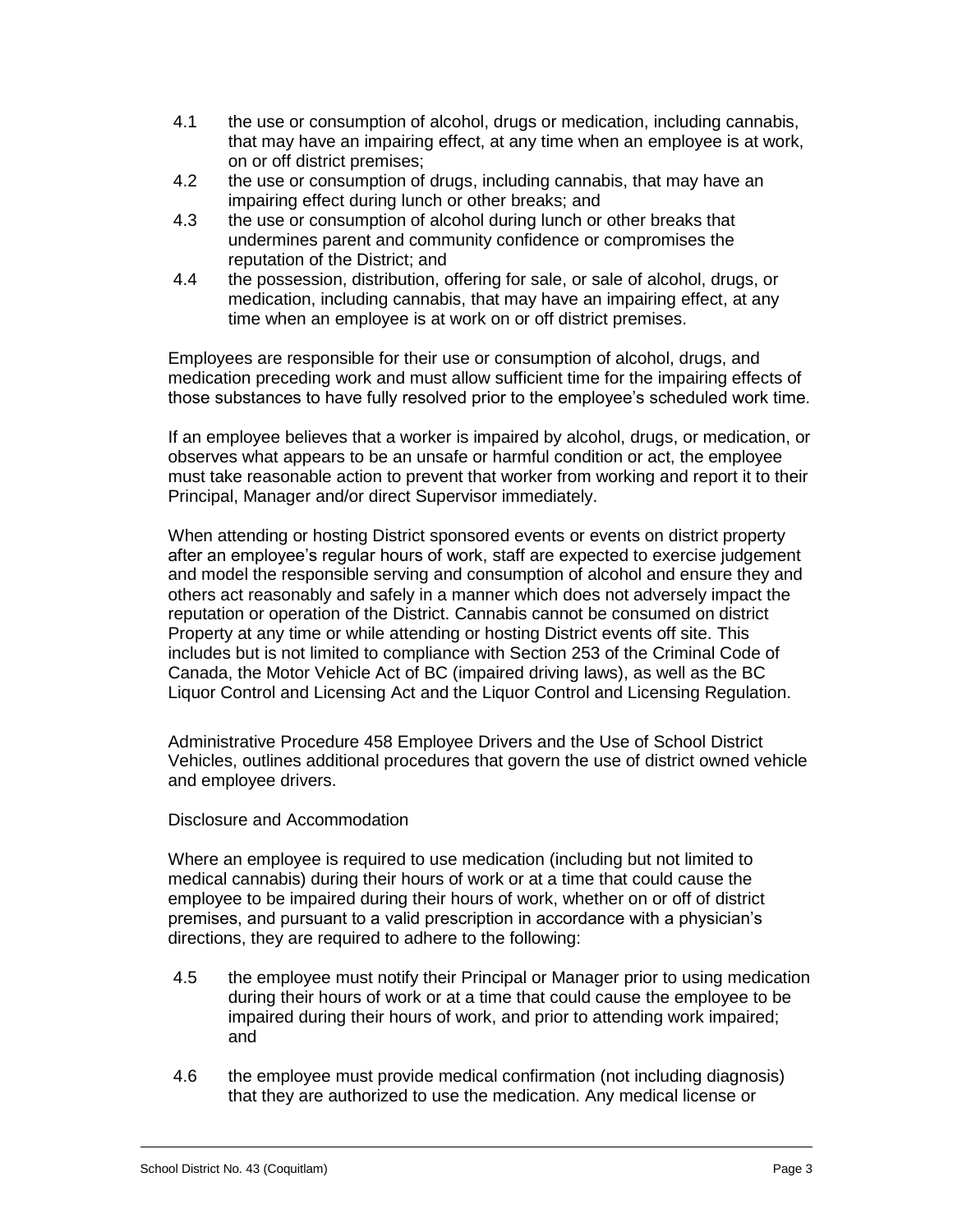prescription relied on for the use of medical cannabis must be issued in accordance with the applicable statutory requirements.

The District understands that certain individuals may develop an addiction or substance use disorder related to their use or consumption of drugs, alcohol, or medication, and that this may be defined as a disability. Employees with addictions or substance use disorders are encouraged to obtain treatment before their use of drugs, alcohol, or medication affects safety or their work. Where an employee has or suspects they may have an addiction or substance use disorder, they are required to notify their Principal or Manager prior to their use of drugs, alcohol, or medication during their hours of work, whether on or off of district premises, and prior to attending work impaired. Where an employee discloses their use of medication that could cause them to be impaired during working hours, or discloses an addiction or substance use disorder in accordance with this Procedure, the District will work with the employee to determine what, if any, accommodation could reasonably be provided to that individual. No employee who discloses use of medication or an addiction or substance use disorder prior to breaching this Procedure will be disciplined solely because of the disclosure or their involvement in a rehabilitation effort.

If an employee uses drugs, alcohol, or medication in breach of this Procedure they may be subject to discipline up to and including termination of employment.

#### **5. Professional Attire**

Employees are expected to come to work wearing appropriate and professional attire. Common sense, reasonableness and good judgment should prevail when selecting work attire that is appropriate for the intended work, educational or business activity and in accordance with WorkSafe BC and other safety considerations.

#### **6. Appropriate use of District Property**

Employees are responsible for exercising all reasonable care to prevent abuse to, excessive wear, loss or damage to district owned equipment or materials entrusted to their care.

Board assets, whether in physical or intangible form, are intended to help employees achieve business goals. Board assets are primarily to be used for legitimate business purposes. Employees may occasionally use company resources such as a photocopier machine, telephone or e-mail for personal use if there are no measurable increased costs, and other employees or students are not distracted or inconvenienced by the use of those resources. Any use must be consistent with any applicable Board policies (e.g. Administrative Procedure 140-1 Digital Responsibility for Employees).

#### **7. Appropriate use of confidential information and technology**

All non-public district data and information is confidential and the property of the District. Employees must practice care and discretion when dealing with confidential information, including but not limited to, information relating to district business,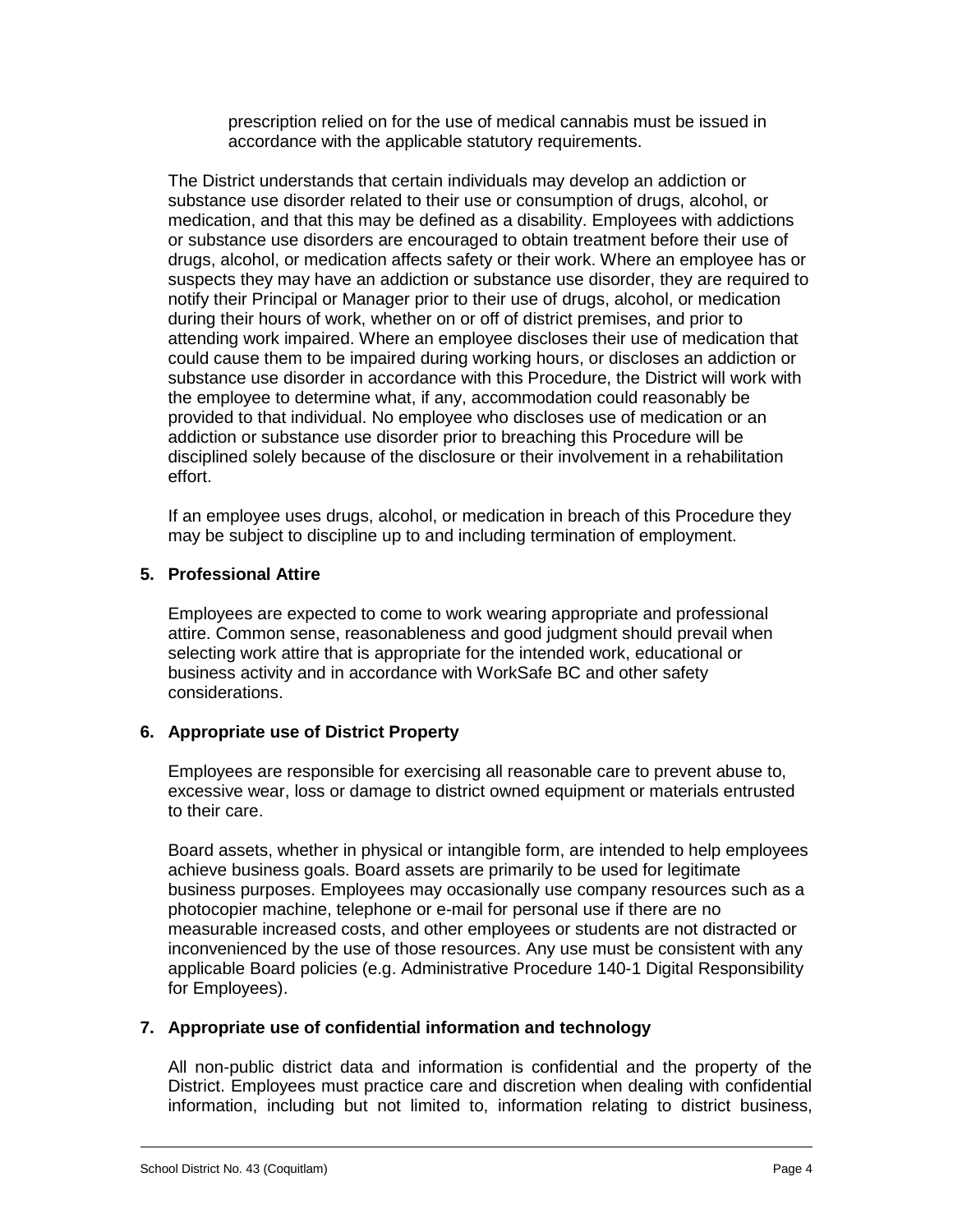employees, and students. Confidential information must not be deliberately or inadvertently disclosed, released, or transmitted.

When working with confidential information and systems, employees must always follow relevant district protocols and take appropriate safeguards to ensure it is stored securely and protected against unauthorized access. Compliance is required in accordance with the Freedom of Information and Protection of Privacy Act. If employees are aware of any inappropriate disclosure of confidential, sensitive or non-public information, they must notify their Principal, Manager and/or direct Supervisor or the District Privacy Coordinator.

Administrative Procedure 140-1 Digital Responsibility for Employees covers the obligations of employees with respect to their conduct when using technology, on or off duty.

#### **8. Professional qualifications**

Employees must hold and retain any qualifications and licenses required by the job description and profession (as confirmed by their Principal or Manager). This includes keeping required qualifications and licenses current and valid. Employees who are members of a recognized profession which is required for the position and supported by the District, are expected to:

- 8.1 keep abreast of professional developments in the relevant field;
- 8.2 perform their duties in accordance with the recognized standards of that profession, and
- 8.3 abide by any code or standards of conduct adopted by the relevant professional association.

If an employee's professional obligations or standards are in conflict with these Standards of Conduct or with the District's directions to the employee, the employee must promptly notify and seek guidance from their Principal, Manager and/or direct Supervisor.

#### **9. Criminal Conduct**

Employees must immediately notify the Executive Director of Human Resources if they are charged with a criminal offence which may be relevant to their employment, including but not limited to, a relevant or specified offence under the *Criminal Records Review Act*. Employees who are not sure whether to disclose a particular charge should err on the side of caution and seek advice from Human Resources, or a union representative.

#### **10. Compliance with Law**

Employees must fully comply at all times with both the letter and the spirit of all laws applicable to their job. Employees must never commit or condone an illegal act or counsel another employee to do so. If an employee is aware of an action or practice which they think may be in violation of the law, they must raise this concern with a responsible Principal or Manager without delay.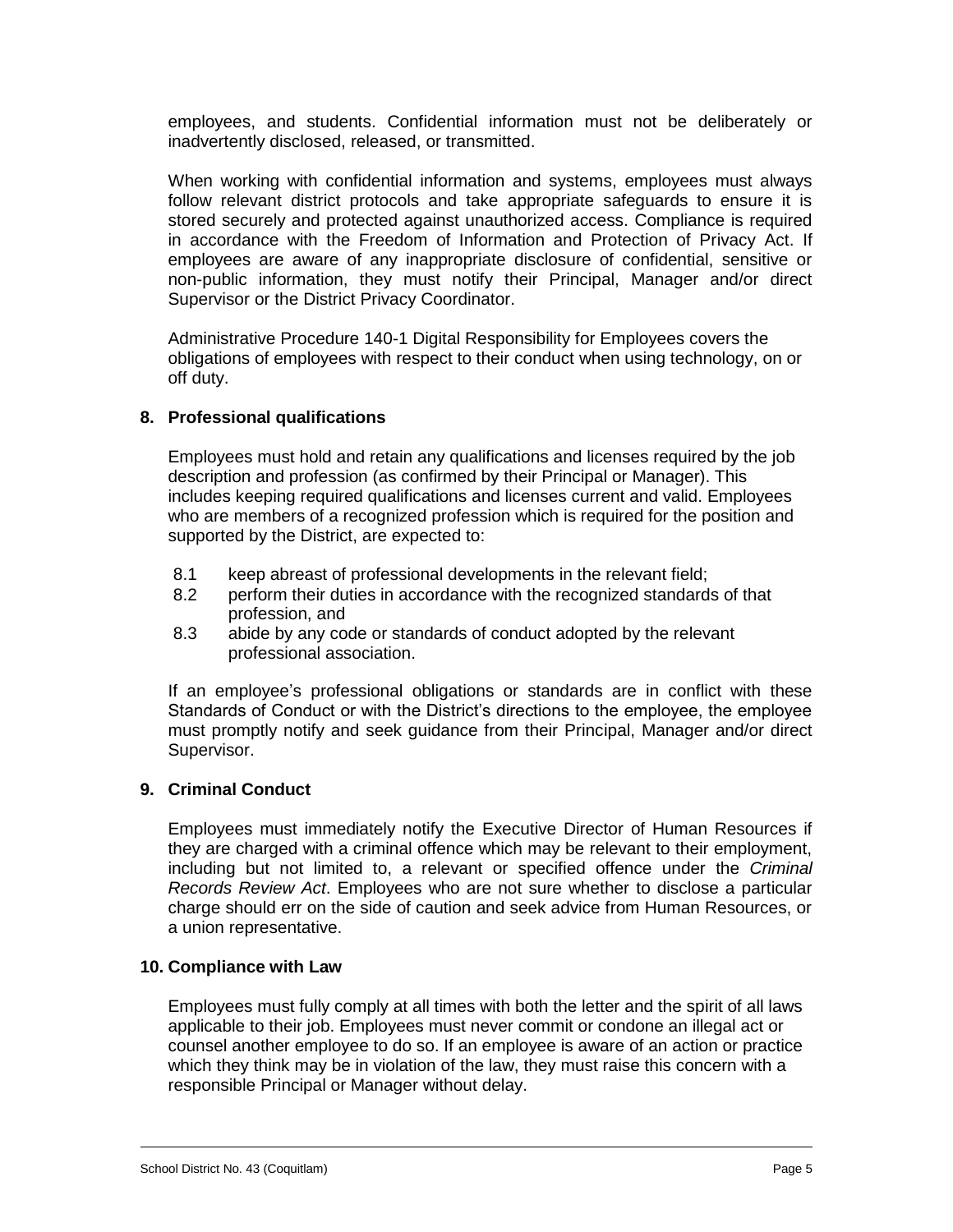#### **11. Conflict of Interest**

The District recognizes the right of its employees to pursue their private (personal) social, political and financial affairs. However, the right to pursue private activities must be balanced against employees' primary duty to the District. All employees have a fiduciary duty and duty of fidelity and loyalty to their Employer and must conduct themselves and arrange their affairs in such a manner as to prevent a conflict of interest between their role as private citizens and their responsibilities as employees of the District.

Employees have a responsibility to uphold a standard of conduct that preserves and enhances confidence in the integrity, objectivity and impartiality of the activities of the District. A conflict of interest involves situations in which the personal or private interests of an employee (or the employee's family or close business associates) conflicts with the interests of the District, or when there is a reasonable basis for the perception of such conflict. A conflict of interest may arise in a variety of ways including not limited to:

- 11.1 When an employee's private activities or financial interests are, or appear to be in conflict with his/her responsibilities and duties towards the District;
- 11.2 When an employee's private interests, assertions, actions, or activities hinder his/her ability to act in the best interest of the District or is perceived as such;
- 11.3 When an employee gains an advantage in their private activities or financial interests as a result of knowledge, or involvement in the business of the District;
- 11.4 When an employee gains a benefit directly or indirectly from the District's business relationship with contractors or other individuals;
- 11.5 When an employee's assertions or actions compromise, or undermine the trust which the public places in the District, or disparages, defames, embarrasses, or damages the reputation of the District; or
- 11.6 When an employee engages in any unauthorized activity or speaks publicly on a matter where this could be perceived as an official act or representation of the District.

Employees must exercise care in the management of their activities and private personal affairs so as not to benefit from, or appear to benefit from:

- 11.7 The use of information acquired during the course of their duties, where such information is not generally available to the public;
- 11.8 The use of equipment, supplies, facilities, staff, and other resources; or
- 11.9 Any decision or corporate transactions over which they can influence decisions.

#### Political Participation

Employees may participate in the democratic process at any level, including being a member of a political party, supporting a candidate for elected office, campaigning in elections and running for or holding public office. However, this must be done on their own time, and with care to ensure separation between their private activities and their association with the District. Employees may be able to run for office if their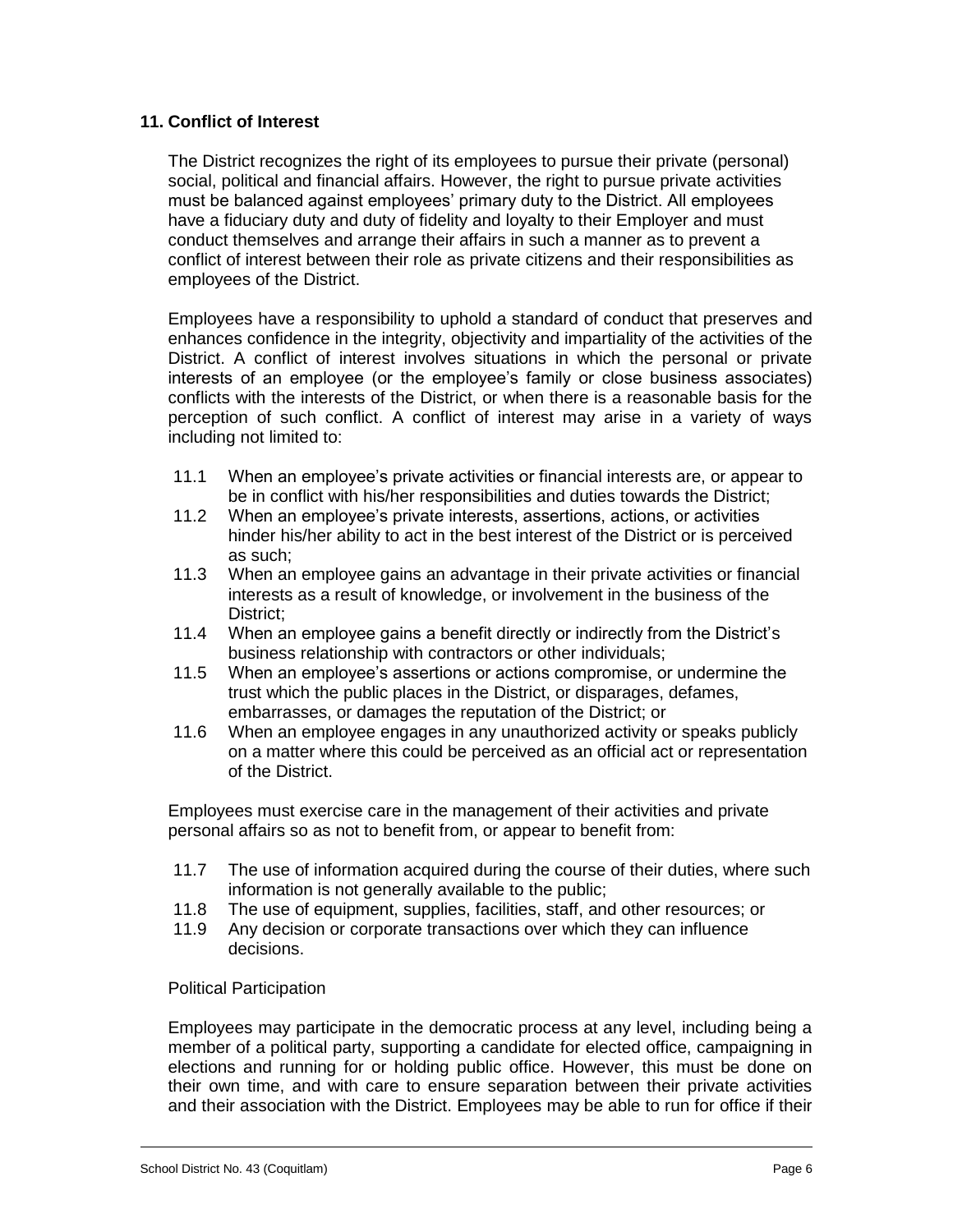duties with the District and their duties of public office would not give any rise to any actual or apparent conflict of interest. Employees must not use school district facilities, equipment, or resources in the support of these activities.

#### Personal Relationships at Work

Personal relationships at work, such as close friendships, relatives, or intimate relationships, have the potential to lead to a conflict of interest. Typically, where these relationships exist, there must not be a direct reporting relationship, and neither employee should have influence over a hiring decision, job evaluation, promotion, or other decision affecting the employee with whom they have a relationship. When relationships develop that could give rise to a conflict of interest, these relationships must be reported to the Executive Director of Human Resources. Disclosure will allow attempts to mitigate the possibility of a conflict. The District reserves the right to make changes to eliminate the possible conflict of interest.

#### External Employment

Employees may take supplementary employment, including self-employment or volunteer work, providing:

- 11.10 It does not interfere, influence or affect the performance of their duties or their obligation to the District;
- 11.11 It does not represent a conflict of interest or the reasonable perception of a conflict of interest;
- 11.12 The work is not performed in such a way as to appear to be an official act or to represent an opinion of the District;
- 11.13 It does not negatively affect the operation or reputation of the District;
- 11.14 It is not in direct competition with the activities of the District;
- 11.15 They do not realize an advantage given their affiliation with the District; and
- 11.16 They do not use work time or District facilities, resources, information or equipment.

Employees are encouraged to consult with their Principal or Manager prior to commencing employment external to the District.

#### Post-Employment Obligations

When employees leave the District, they have ongoing responsibilities to the District, including:

- 11.17 Protection of confidential information the confidentiality of sensitive and/or personal information, as realized through their employment with the District, must be maintained. Confidential information must not be disclosed. It must not be used for personal gain or shared with future employers.
- 11.18 Return of District Property Any property, materials, or documents, must be returned on or before one's last working day, including but not limited to, confidential information, files, records, keys, security passes, and any electronic equipment or mobile devices.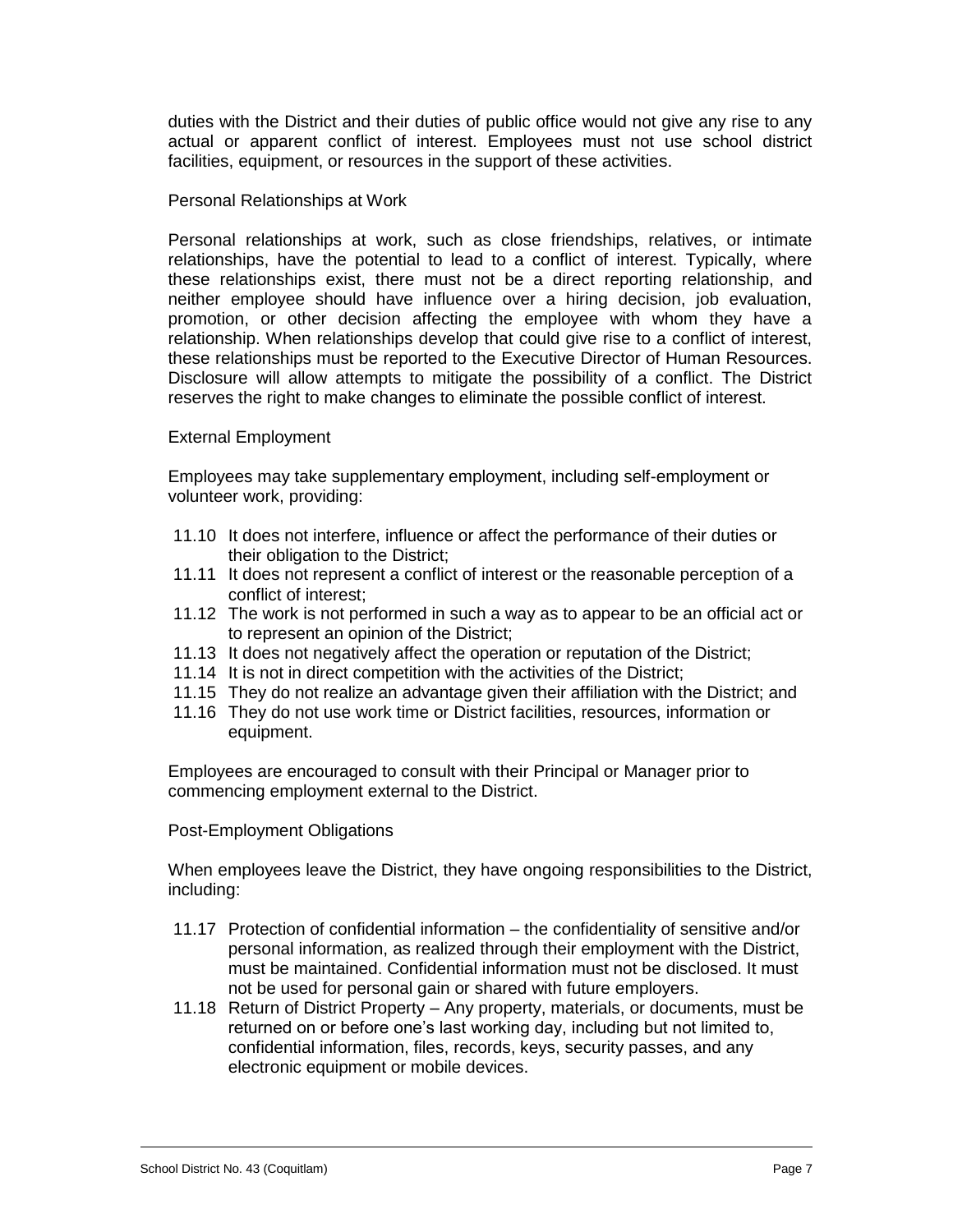#### Gifts and Payments

School District employees shall not accept or provide a gift, payment, favour or service from or to any individual or organization in the course of the performance of their assigned duties if that gift, payment, favour, or service:

- 11.19 Is an item(s) other than that of minimal value and of a nature one could or would reciprocate;
- 11.20 Is other than a normal exchange of hospitality between people doing business;
- 11.21 Affects the fair and unbiased perception or the evaluation of the materials or services offered for use by the Coquitlam School District; or
- 11.22 May create the appearance of undue influence.

Employees must exercise tact and good judgement when accepting or providing gifts, payments, favors, or service. When in doubt, they should consult their Principal, Manager and/or direct Supervisor.

#### **12. Duty to Report**

Employees have an ongoing duty to recognize and make a full written disclosure, (see Form A attached for conflict of interest disclosures), to his or her Principal, Manager, and/or direct Supervisor of any actions that have been taken contrary to this Procedure and any potential, perceived or real conflicts of interest in advance of taking the action that gives rise to the conflict of interest. If the conflict could not be foreseen disclosure must occur immediately upon becoming aware of the potential conflict of interest. Employees also have an ongoing duty to report to his or her Principal, Manager and/or direct Supervisor any circumstances affecting another employee covered by the above.

If a Principal, Manager and/or direct Supervisor receives a disclosure they must review it to determine if they believe the employee has acted contrary to this Procedure. The Principal, Manager and/or direct Supervisor may consult with their Supervisor regarding the disclosure. A decision will be made as to whether a breach of this Procedure has taken place.

Last Revised: October 2018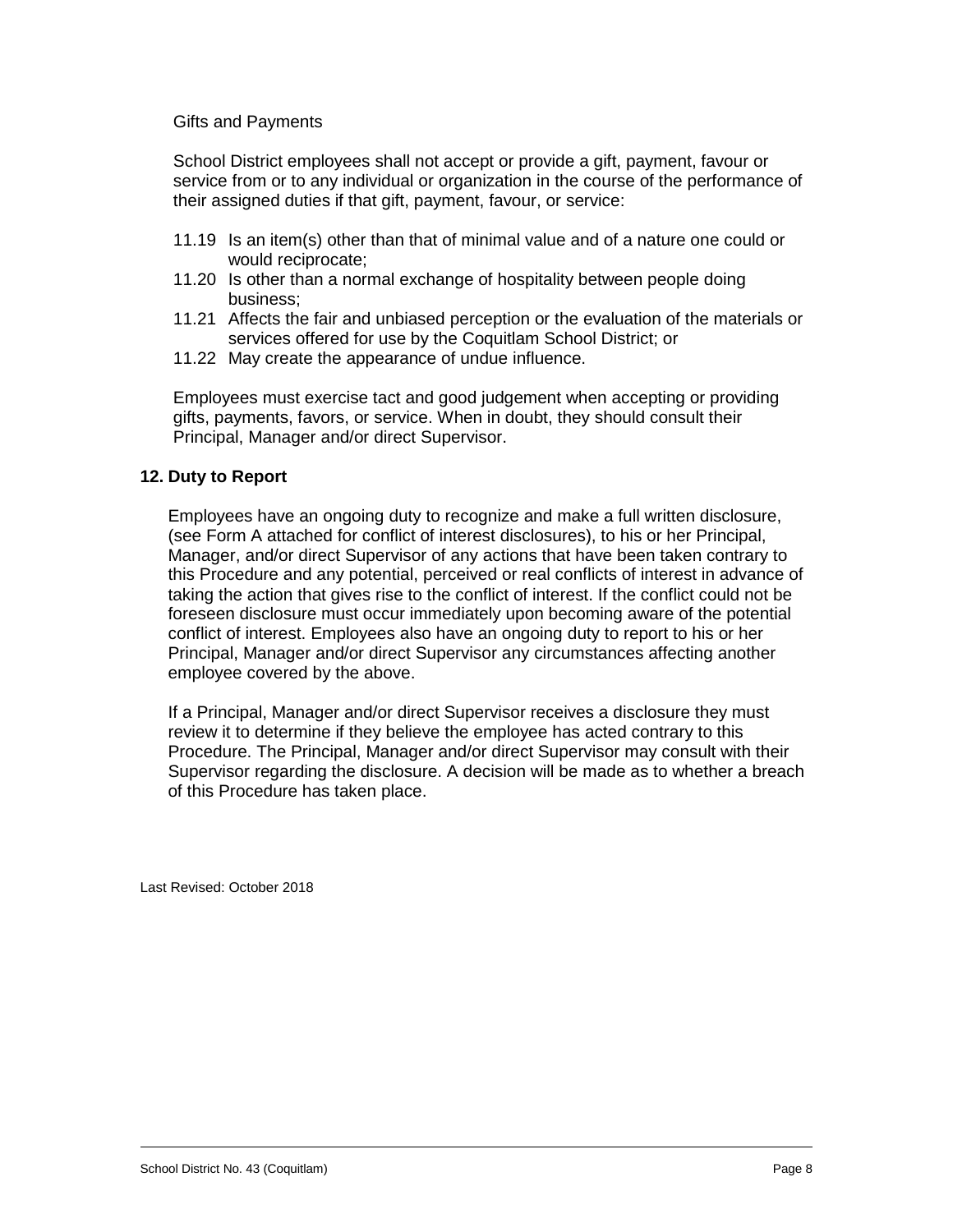## **Conflict of Interest Declaration – PART A**

Any information you provide in this form will be received in confidence on the understanding that, subject only to any applicable law (including the *Freedom of Information and Protection of Privacy Act (BC))* or court order, the information will remain confidential and will only be available to those who are responsible for its review and management in the administration of the Code of Conduct.

Please type or print clearly.

Name:

Position:

Location:

|                                                                                                                                                                                                | I hereby declare that:                                                                                                                                                                                                                                                                                                           |            |               |                |  |
|------------------------------------------------------------------------------------------------------------------------------------------------------------------------------------------------|----------------------------------------------------------------------------------------------------------------------------------------------------------------------------------------------------------------------------------------------------------------------------------------------------------------------------------|------------|---------------|----------------|--|
| 1.                                                                                                                                                                                             | I have a Private Interest directly or through a Related Person                                                                                                                                                                                                                                                                   |            | Yes<br>$\Box$ | <b>No</b><br>□ |  |
| 2.                                                                                                                                                                                             | I am a director or officer of a private or public company or other organization                                                                                                                                                                                                                                                  |            | □             | □              |  |
| 3.                                                                                                                                                                                             | I have a Private Interest or Outside Activities that compete with or may be in<br>conflict with any of my functions or duties for or on behalf of School District<br>No. 43 (Coquitlam) or that could affect or be affected by the deliberations,<br>decisions, interests, and/or business of School District No.43 (Coquitlam). |            |               | □              |  |
| 4.                                                                                                                                                                                             | I am in a potential, perceived or real conflict of interest position                                                                                                                                                                                                                                                             |            |               | $\Box$         |  |
| I confirm I have a continuing obligation to disclose any changes to the answers to the above questions during the<br>term of my appointment/employment with School District No.43 (Coquitlam). |                                                                                                                                                                                                                                                                                                                                  |            |               |                |  |
| Name:                                                                                                                                                                                          |                                                                                                                                                                                                                                                                                                                                  | Signature: |               |                |  |
| Date:                                                                                                                                                                                          |                                                                                                                                                                                                                                                                                                                                  | Telephone: |               |                |  |
| If you checked "Yes" for any of the statements in Part A of this Declaration, please complete Part B of this<br>Declaration.                                                                   |                                                                                                                                                                                                                                                                                                                                  |            |               |                |  |
|                                                                                                                                                                                                |                                                                                                                                                                                                                                                                                                                                  |            |               |                |  |